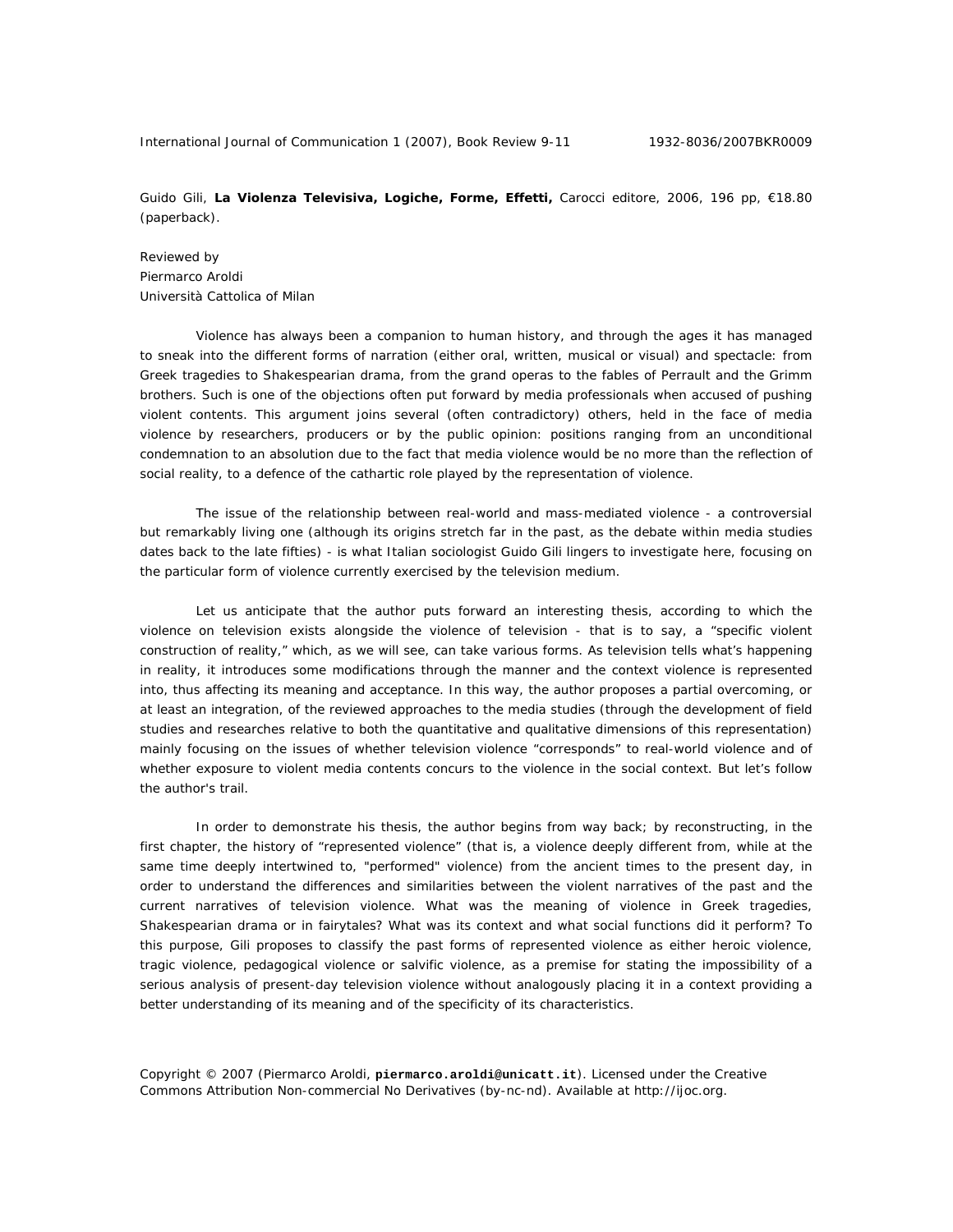The core of the book follows three chapters analyzing television violence, articulated around the fundamental elements of the communicative process: message, issuer and receiver, effects.

In the second chapter, violence is thus considered primarily as content, through a meticulous description of its several forms, embodied in the various television formats: information, fiction (movies, TV-fiction and animation), talk/reality shows, and advertising. The analysis then moves on the possibility for a conceptual distinction between violence *on* television and violence *of* television, meaning with the latter the "specific form (forms) conferred to violence by "the logic of television," that is to say, the particular construction of meaning performed by television" (p. 94). For Gili, this construction can assume three possible configurations: (a) the *violence-show or spectacularized violence*, which is the most visible and most criticized one and can range from a purely aesthetical and self-boasting violence (either in fiction or on the news) to the aesthetics of suffering and mercy, to aseptic violence or "that particular syntactic and rhetorical construction that 'sterilizes violence'" (p. 95); (b) the *lukewarm violence*, a soft, not-tooexplicit form of violence (or sexual content) scattered over the TV schedule within information, entertainment or advertising, "not making too much noise" and compatible with the generalist audience; and (c) the *violence of the "monopoly of the word,"* that is, a "monopolistic, private use of television, that can, and does, take place even in situations of political and communicative pluralism" (p. 98).

But why there is violence on television? The third chapter tries to answer this question, through both an in-depth analysis of the reasons (implicit or unspoken) behind what seems to be a constant of television communication, and a separation between the point of view of "television-makers" and that of the receivers. The author examines the motivations pushing authors and producers to diffuse - and audiences to accept and appreciate - programs with violent contents. The point here is to move beyond the individual options of "creators" and "receivers," and to investigate how television violence is tied on one side to the mechanisms of news-making and of the cultural industry, and to the social and individual differences among viewers in terms of motivations, practices and reception contexts on the other.

Finally, the author tackles the effects – cognitive, affective and moral – that television violence can have over the viewers' minds, emotions and behavioural patterns, without renouncing an inquiry on the consequences it produces over institutions and on the influences over culture and society. In this last chapter, Gili presents and discusses the various competing theoretical perspectives in media studies, beginning with an understanding, should its recollection still be necessary, that media "are not mere channels or terminals for content transmission, but are also frames for the representations of the world as well as true symbolic environments that people do inhabit" (p.13).

Eventually, the author returns to his opening question - a question media studies have always sought an answer for: What is the relationship between real and represented violence? The author offers an interpretative framework that situates the various theoretical positions within four macro-perspectives: the first one is that of "*representative realism*" (since the medium is a mirror of the social world, television violence reflects and represents real-world violence); the second one is that of "*mediated compensation*" (given that violence in real-world social relations has diminished and that suffering and death are less and less present in daily life, while at the same time being realities that cannot be completely removed from the scope of thought and experience, media offer a compensation through an